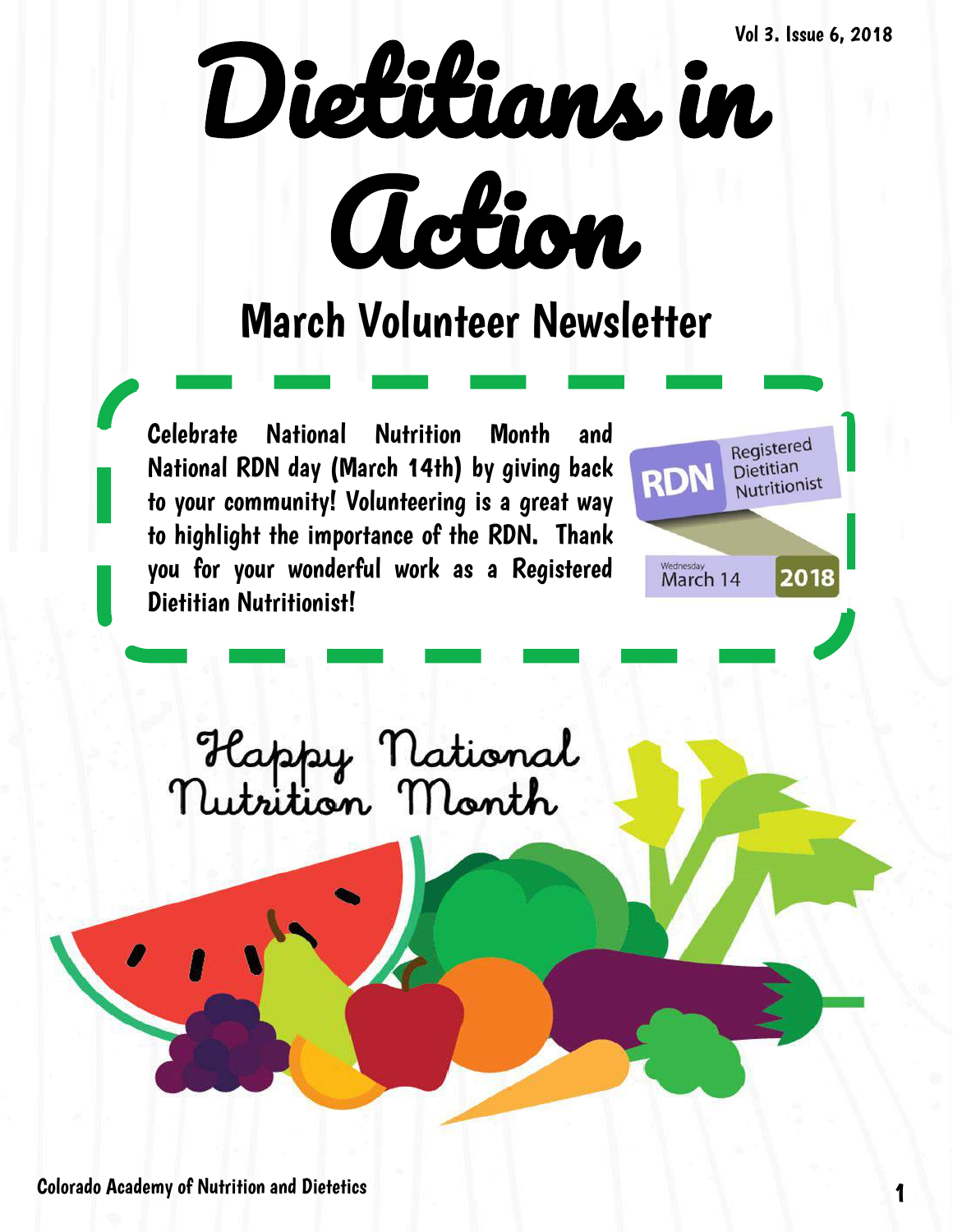# FEATURED OPPORTUNITIES

### High Line Academy Cooking Matters

#### Nutrition Educator

Volunteers needed to help with the first ever Health and Wellness day at High line Academy. This is a full day event on Thursday, May 10<sup>th</sup> where you can help lead activities around the following areas: Physical wellness, Nutrition, Health and Hygiene, Emotional wellness, and Social wellness.

> Highline Academy Charter School 2170 South Dahlia St. Denver, CO 80222

> > Contact

Trista Smiddy [trista03@comcast.net](mailto:lhand@metrocaring.org)

#### Nutrition Educators

Individuals needed to teach skills to community members on ways to stretch their food budgets and cook healthy meals.

This is a statewide need that is ongoing so plenty of opportunities to volunteer when the time is right!

**Contact** 

Learn more at [Cooking Matters](https://cookingmatters.org/what-we-do)

### 9 Health Fair

#### Nutrition Volunteer

9News is looking for 3-4 RDs or DTRs to help answer phones during their call-in service on March 19th from 3:45pm to 5:30pm. Individuals will be invited to call-in with questions about nutrition for seniors. Those who have knowledge of SNAP and anyone who works closely with the elderly population in facilities such as nursing homes or skilled nursing facilities are preferred but not required. This is a great way for us to promote RDs and DTRs as the nutrition experts to our community!

| <b>Contact</b>                             |  |
|--------------------------------------------|--|
| Lynne Valencia<br>Lynne.Valencia@9news.com |  |